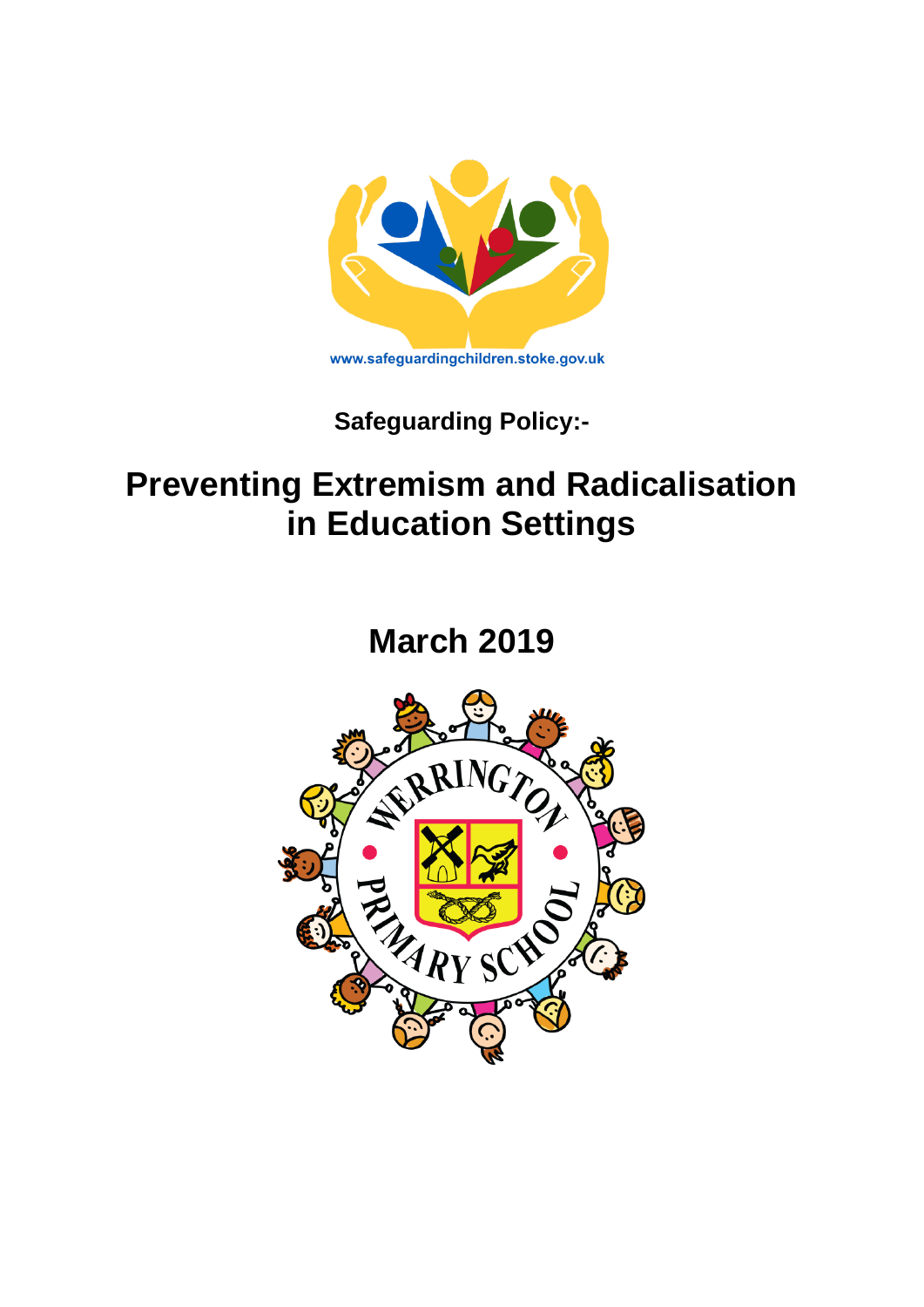## **Contents**

| 1. Introduction                                                                                                   | 3  |
|-------------------------------------------------------------------------------------------------------------------|----|
| 2. Definitions                                                                                                    | 3  |
| 3. Guidance and Legislation                                                                                       | 3  |
| 4. School Ethos and Practice                                                                                      | 4  |
| 5. Teaching Approaches                                                                                            | 5  |
| 6. Use of External Agencies and Speakers                                                                          | 6  |
| 7. Whistle Blowing                                                                                                | 7  |
| 8. Child Protection                                                                                               | 7  |
| 9. Role of the Designated Safeguarding Lead (DSL)                                                                 | 8  |
| 10. Training                                                                                                      | 8  |
| 11. Recruitment                                                                                                   | 8  |
| 12. Role of Governing Body                                                                                        | 9  |
| 13. Stoke-on-Trent PREVENT Programme                                                                              | 9  |
| 14. Channel Panel                                                                                                 | 10 |
| <b>15. Reporting Online Material</b>                                                                              | 10 |
| <b>16. Department for Education</b>                                                                               | 11 |
| <b>Appendix 1 - Prevent Resources, Support and</b><br><b>Guidance for Education Settings</b>                      | 12 |
| <b>Appendix 2</b> – Self Assessment Check List – Preventing Radicalisation<br>and Extremism in Education Settings | 15 |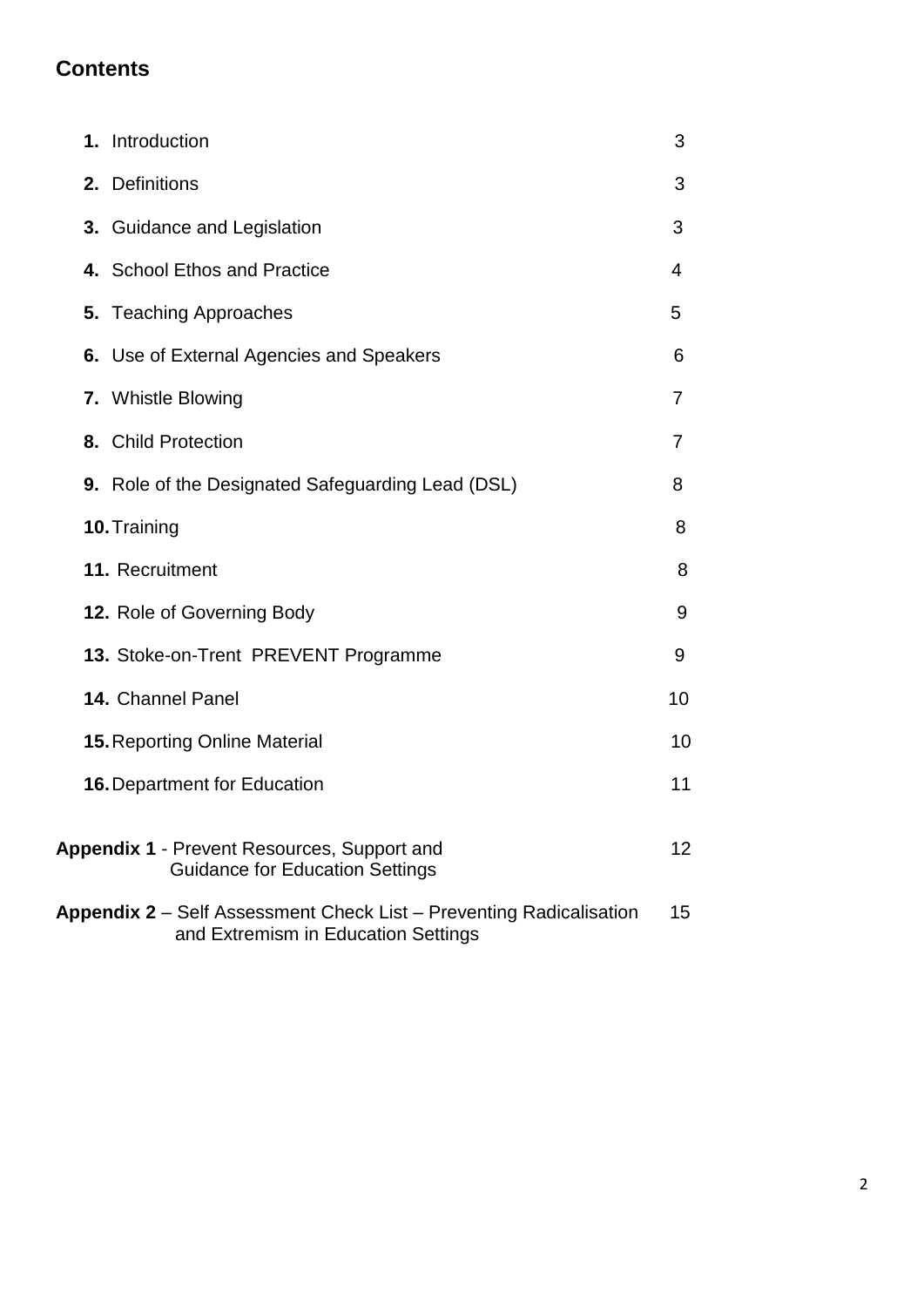#### **Stoke-on-Trent Safeguarding Children Board express their sincere thanks to the HEADTEACHERS' PREVENT BOARD who made an enormous contribution to the development of this document.**

#### **1. Introduction**

*Werrington Primary School* is committed to providing a secure environment for pupils, where they feel safe and are kept safe. All adults at *Werrington Primary School* recognise that safeguarding is everyone's responsibility, irrespective of the role they undertake and whether or not their role has direct contact or responsibility for children and young people.

## **2. Definitions**

**Ideology** - a set of beliefs.

**Extremism** - a vocal or active opposition to fundamental British values, including democracy, the rule of law, individual liberty and mutual respect and tolerance of different faiths and beliefs.

**Radicalisation** - the process by which a person comes to support terrorism or forms of extremism leading to terrorism.

**Terrorism** - an action that endangers or causes serious violence, damage or disruption and is intended to influence the Government or to intimidate the public and is made with the intention of advancing a political, religious or ideological cause.

## **3. Guidance and Legislation**

The Preventing Extremism and Radicalisation Safeguarding Policy draws upon the guidance contained in:-

- Stoke-on-Trent Safeguarding Children Board procedures
- Keeping Children Safe in Education; DfE: September 2018
- Teaching Approaches that help Build Resilience to Extremism among Young People; DfE 2011
- [Report](https://www.gov.uk/government/uploads/system/uploads/attachment_data/file/340526/HC_576_accessible_-.pdf) into Allegations Concerning Birmingham Schools Arising from Trojan Horse Letter; Peter Clarke: July 2014.
- Promoting Fundamental British Values as part of SMSC in Schools; Nov [2014](https://www.gov.uk/government/uploads/system/uploads/attachment_data/file/380595/SMSC_Guidance_Maintained_Schools.pdf)
- OFSTED School Inspection Handbook
- Prevent duty quidance

In adhering to this policy and the procedures therein, staff and visitors will comply with our statutory duties to:-

- Safeguard and promote the welfare of all children as set out in s175 and s157of the Education Act 2002.
- Contribute to the delivery of the outcomes for all children, as set out in s10 (2) of the Children Act 2004.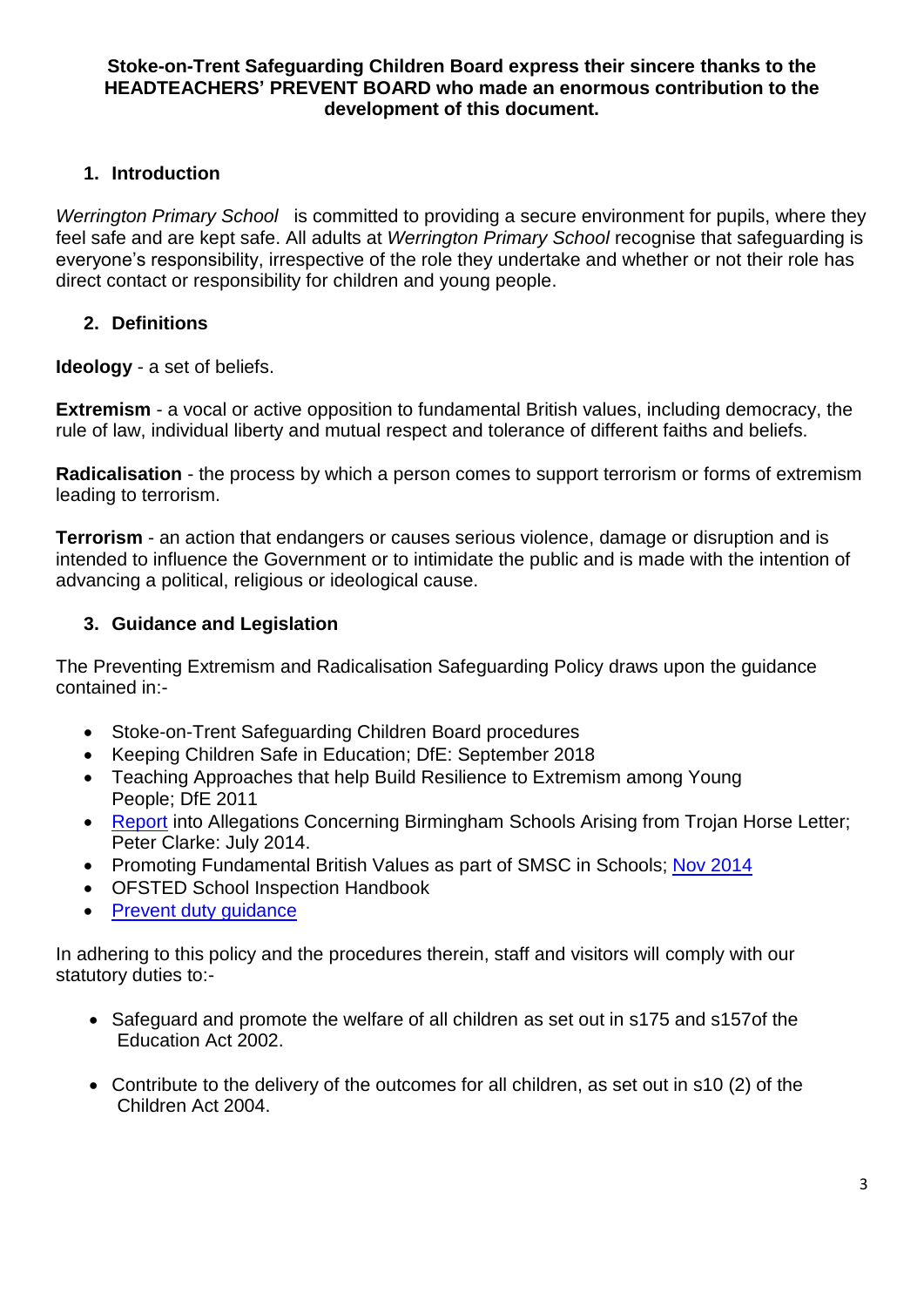• Have due regard to the need to prevent people from being drawn into terrorism, as set out in s26 of the Counter-Terrorism and Security Act 2015.

## **4. School Ethos and Practice**

*Werrington Primary School* recognises the Governments concern that the UK continues to face a threat from terrorism. One security concern is the potential for British citizens and residents to become radicalised and commit acts of violence or terrorism.

Violent Extremism is defined by the Crown Prosecution Service (CPS) as:

*"The demonstration of unacceptable behaviour by using any means or medium to express views, which:* 

- *Encourage, justify or glorify terrorist violence in furtherance of particular beliefs;*
- *Seek to provoke others to terrorist acts;*
- *Encourage other serious criminal activity or seek to provoke others to serious criminal acts;*
- *Foster hatred which might lead to inter-community violence in the UK."*

Extremism can take many forms including that linked to Far Right / Neo Nazi / White Supremacist, Al Qaeda/Daesh ideologies, Irish Nationalist and Loyalist paramilitary groups, and that linked to Animal or Environmental Rights movements.

Our school is a safe place where pupils can explore controversial issues safely and where our teachers encourage and facilitate this – we have a duty to ensure this happens. However there is no place for extremist views of any kind in our school, whether from internal sources - pupils, staff or governors; or external sources - school community, external agencies or individuals.

As a school we recognise that extremism and exposure to extremist materials and influences can lead to poor outcomes for children and so should be addressed as a safeguarding concern as set out in this policy. We also recognise that if we fail to challenge extremist views we are failing to protect our pupils.

Extremists of all persuasions aim to develop destructive relationships between different communities by promoting division, fear and mistrust of others based on ignorance or prejudice and thereby limiting the life chances of young people. Education is a powerful weapon against this; equipping young people with the knowledge, skills and critical thinking, to challenge and debate in an informed way.

Therefore, we will provide a broad and balanced curriculum, delivered by skilled professionals, so that our pupils are enriched, understand and accept difference and diversity and also to ensure that they thrive, feel valued and not marginalised.

Furthermore we are aware that young people can be exposed to extremist influences or prejudiced views from an early age, which emanate from a variety of sources, including the internet, and at times pupils may themselves reflect or display views that may be discriminatory, prejudiced or extremist, including using derogatory language.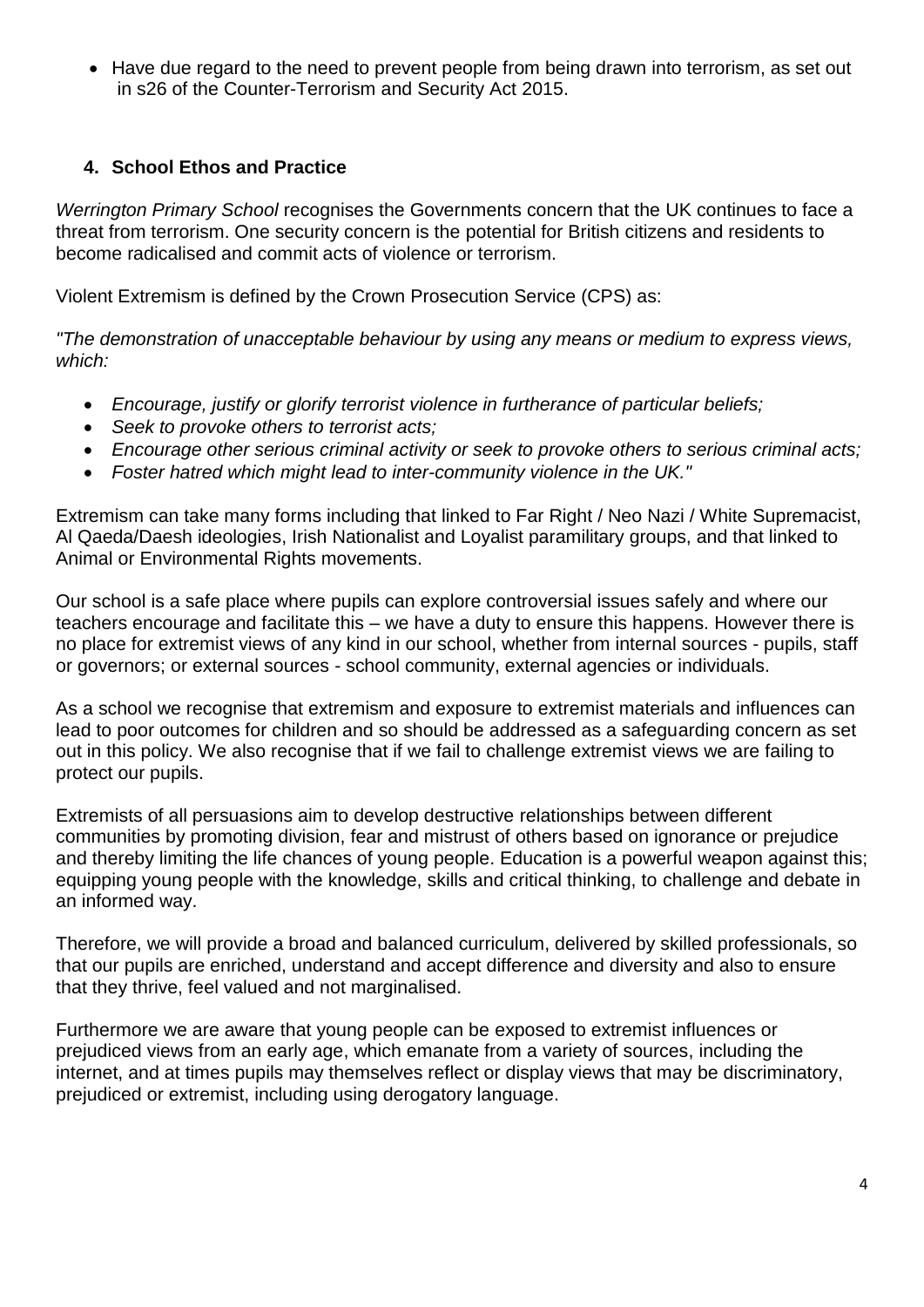Any prejudice, discrimination or extremist views, including derogatory language, displayed by pupils or staff will always be challenged and where appropriate dealt with in line with our Positive *Behaviour and Discipline Policy* and the Code of Conduct for staff

Where misconduct by a teacher is proven, the matter will be referred to the National College for Teaching and Leadership for their consideration as to whether to a Prohibition Order is warranted.

### **As part of wider safeguarding responsibilities school staff will be alert to:-**

- Disclosures by pupils of their exposure to the extremist actions, views or materials of others outside of school, such as in their homes or community groups, especially where pupils have not actively sought these out.
- Graffiti symbols, writing or art work promoting extremist messages or images.
- Pupils accessing extremist material online, including through social networking sites.
- Parental reports of changes in behaviour, friendship or actions and requests for assistance.
- Partner schools, local authority services, and police reports of issues affecting pupils in other schools or settings.
- Pupils voicing opinions drawn from extremist ideologies and narratives.
- Use of extremist or 'hate' terms to exclude others or incite violence.
- Intolerance of difference, whether secular or religious or, in line with our equalities policy, views based on, but not exclusive to, gender, disability, sexuality, ethnicity or culture.
- Attempts to impose extremist views or practices on others.

Our school will closely follow any locally agreed procedure as set out by the Local Authority and the Local Safeguarding Children Board's agreed processes and criteria for safeguarding individuals vulnerable to extremism and radicalisation.

## **5. Teaching Approaches**

We will all strive to eradicate the myths and assumptions that can lead to some young people becoming alienated and disempowered, especially where the narrow approaches children may experience elsewhere may make it harder for them to challenge or question these radical influences. In our school, this will be achieved by good teaching, primarily via PSHE; but also by adopting the methods outlined in the Government's guidance 'Teaching approaches that help build resilience to extremism among young people' DfE 2011.

We will ensure that all of our teaching approaches help our pupils build resilience to extremism and give pupils a positive sense of identity through the development of critical thinking skills.

We will ensure that all of our staff are equipped to recognise extremism and are skilled and confident enough to challenge it.

We will be flexible enough to adapt our teaching approaches as appropriate, so as to address specific issues to become even more relevant to the current issues of extremism and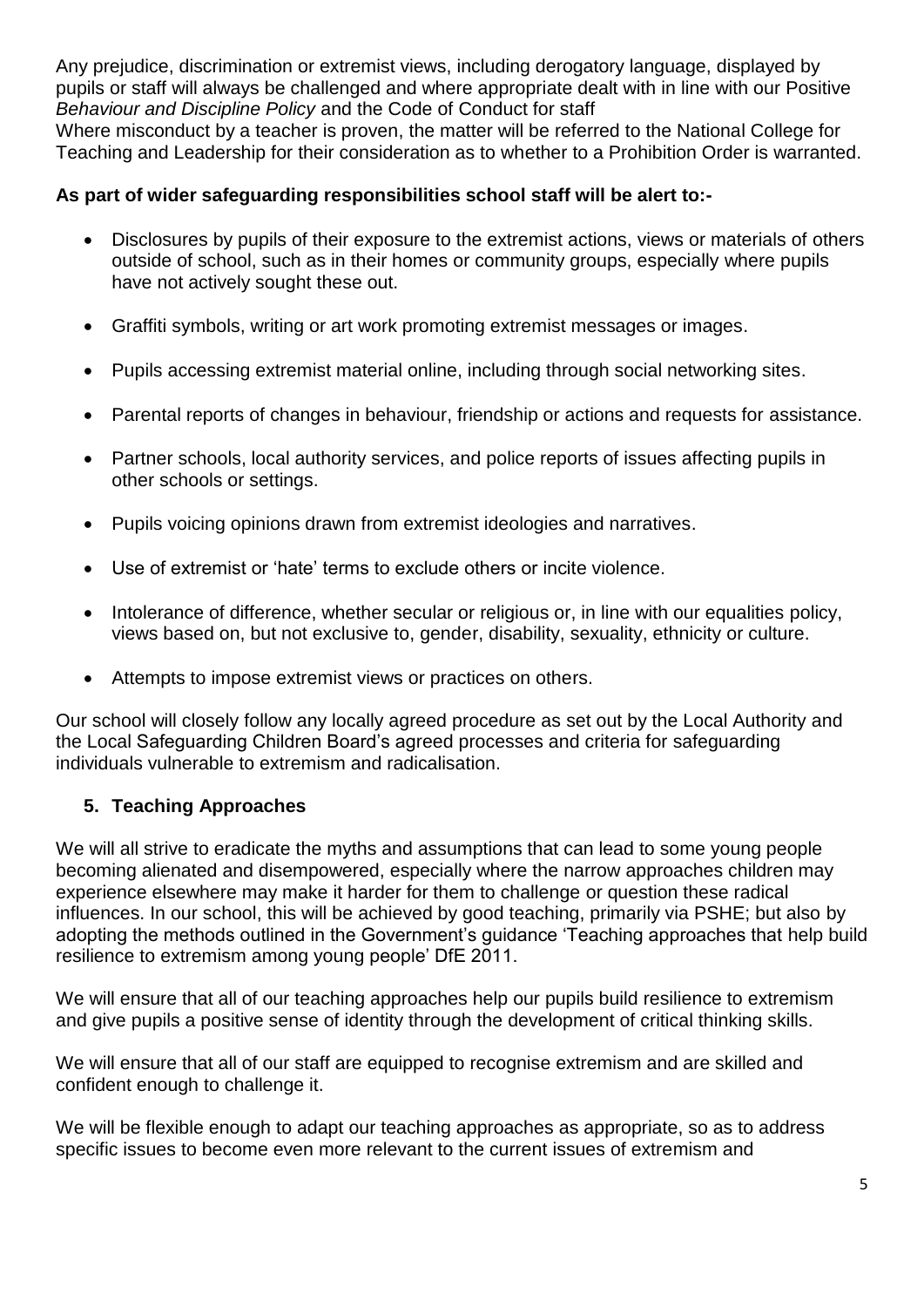radicalisation. In doing so we will apply the 'key ingredients' for success following the three broad categories of:-

- Making a connection with young people through good [teaching] design and a pupil centred approach.
- Facilitating a 'safe space' for dialogue, and
- Equipping our pupils with the appropriate skills, knowledge, understanding and awareness for resilience.

Therefore this approach will be embedded within the ethos of our school so that pupils know and understand what safe and acceptable behaviour is in the context of extremism and radicalisation.

This will work in conjunction with our schools approach to the spiritual, moral, social and cultural development of pupils as defined in OfSTED's School Inspection Handbook and will include the sound use of assemblies to help further promote this rounded development of our pupils.

Our goal is to build mutual respect and understanding and to promote the use of dialogue not violence as a form of conflict resolution. We will achieve this by using a curriculum that includes:-

- Citizenship programmes
- Open discussion and debate
- Work on anti-violence and a restorative approach addressed throughout curriculum
- Focussed educational programmes

We will also work with local partners, families and communities in our efforts to ensure our school understands and embraces our local context and values in challenging extremist views, and to assist in the broadening of our pupil's experiences and horizons.

We will promote the values of democracy, the rule of law, individual liberty, and mutual respect and tolerance for those with different faiths and beliefs. We will teach and encourage pupils to respect one another and to respect difference, especially those of different faith or no faith. It is indeed our most fundamental responsibility to keep our pupils safe and prepare them for life in modern multi-cultural Britain and globally.

We will help support pupils who may be vulnerable to such influences as part of our wider safeguarding responsibilities and where we believe a pupil is being directly affected by extremist materials or influences, we will ensure that that pupil is offered support through referral to Stokeon-Trent / Staffordshire Channel Panel – see section 13.

## **6. Use of External Agencies and Speakers**

We encourage the use of external agencies or speakers to enrich the experiences of our pupils. However, we will positively vet those external agencies, individuals or speakers who we engage to provide such learning opportunities or experiences for our pupils.

Such vetting is to ensure that we do not unwittingly use agencies that contradict each other with their messages or that are inconsistent with, or are in opposition to, the school's values and ethos. We must be aware that in some instances, the work of external agencies may not directly be connected with the rest of the school curriculum so we need to ensure that this work is of benefit to pupils.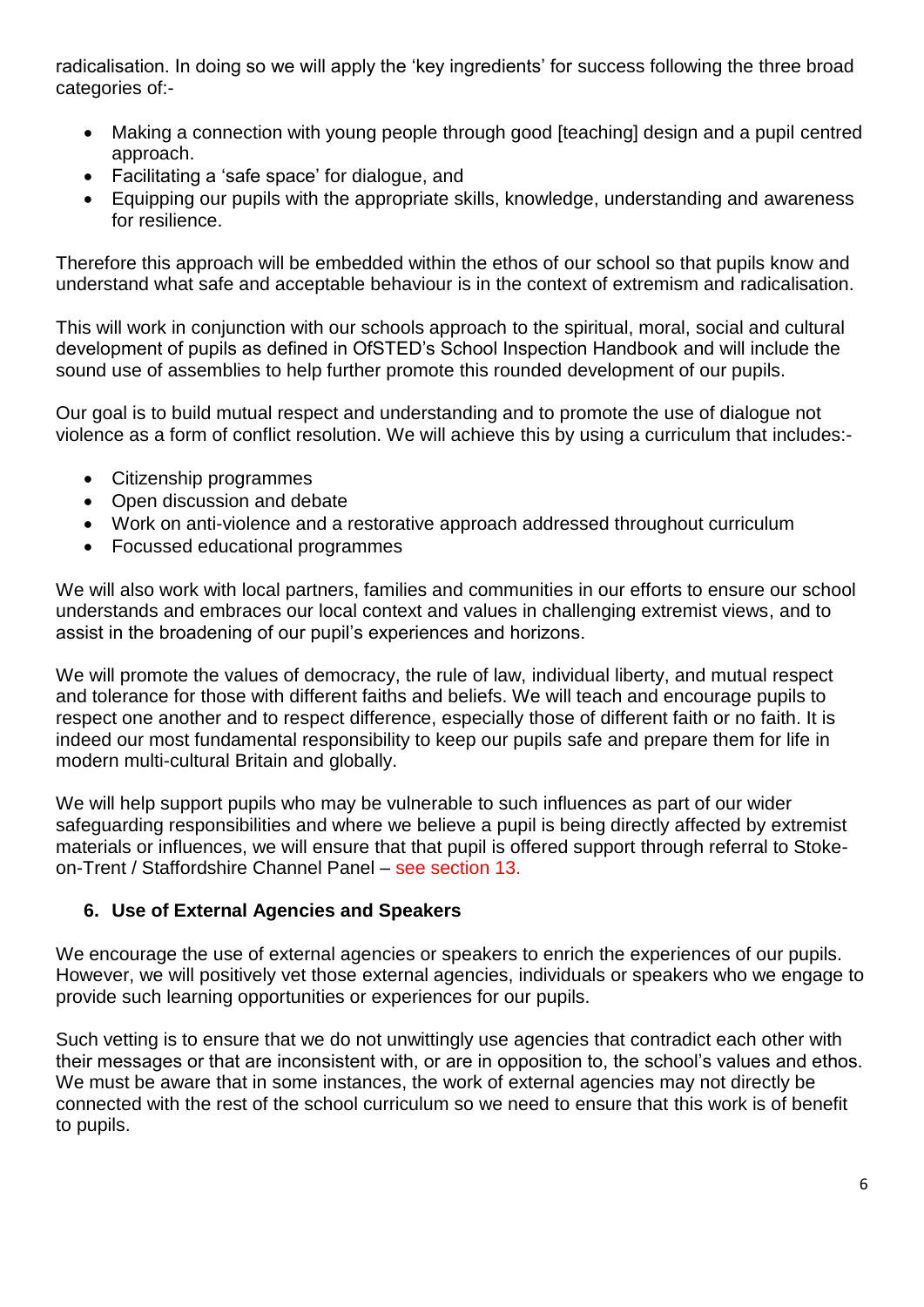Our school will assess the suitability and effectiveness of input from external agencies or individuals to ensure that:-

- Any messages communicated to pupils are consistent with the ethos of the school and do not marginalise any communities, groups or individuals.
- Any messages do not seek to glorify criminal activity or violent extremism or seek to radicalise pupils through extreme or narrow views of faith, religion or culture or other ideologies.
- Activities are properly embedded in the curriculum and clearly mapped to schemes of work to avoid contradictory messages or duplication.
- Activities are matched to the needs of pupils.
- Activities are carefully evaluated by the school to ensure that they are effective.

We recognise, however, that the ethos of our school is to encourage pupils to understand opposing views and ideologies, appropriate to their age, understanding and abilities, and to be able to actively engage with them in informed debate, and we may use external agencies or speakers to facilitate and support this.

Therefore by delivering a broad and balanced curriculum, we will strive to ensure our pupils recognise risk and build resilience to manage any such risk themselves, where appropriate to their age and ability; but also to help pupils develop the critical thinking skills needed to engage in informed debate

## **7. Whistle Blowing**

Where there are concerns of extremism or radicalisation, pupils and staff are able to discuss this with the Designated Safeguarding Lead. If, for any reason they feel unable to do this, then they are able to make use of our internal systems to Whistle Blow or raise any issue in confidence. Please refer to School Whistle Blowing Policy.

## **8. Child Protection**

Please refer to our Safeguarding and Child Protection Policy for the full procedural framework.

Staff will be alert to the fact that whilst Extremism and Radicalisation is broadly a safeguarding issue there may be some instances where a child or children may be at direct risk of harm or neglect.

For example; this could be due to a child displaying risky behaviours in terms of the activities they are involved in or the groups they are associated with; or staff may be aware of information about a child's family that may equally place a child at risk of harm. (These examples are for illustration and are not definitive or exhaustive.) Therefore all adults working at the school (including visiting staff, volunteers' contractors, and students on placement) are required to report instances where they believe a child may be at risk of harm or neglect to the Designated Safeguarding Lead.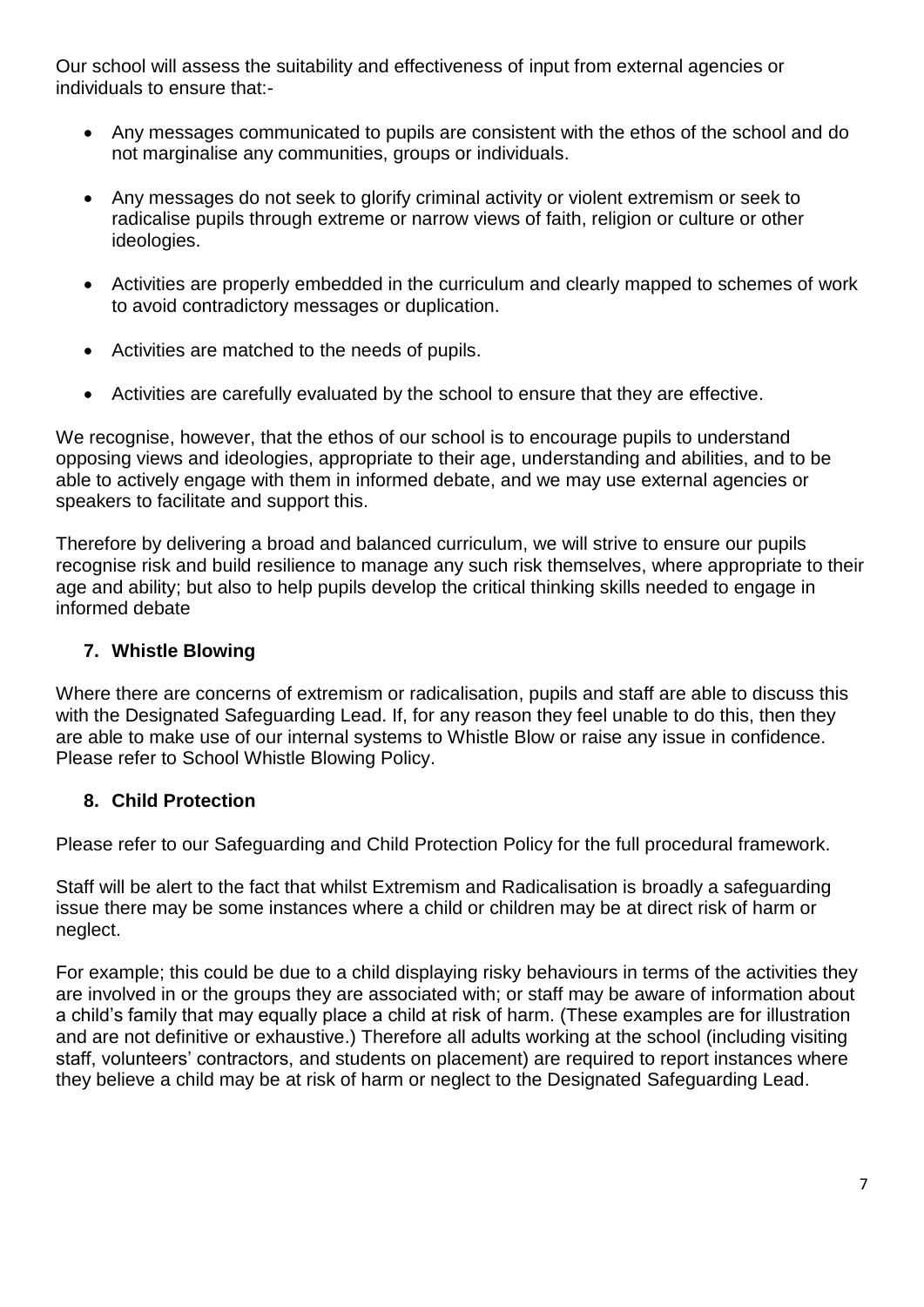## **9. Role of the Designated Safeguarding Lead (DSL)**

The DSL is Philip McLauchlan The Deputy DSL are: Caroline Prince and Gail Craig

The role of the DSL is set out in our Safeguarding and Child Protection Policy.

The DSL is the focus person who school staff, and others, may come to if they have concerns about an individual child's safety or well-being, and they are the first point of contact for external agencies.

The DSL is also the person who leads on concerns regarding extremism or radicalisation. Where there are concerns regarding extremism and radicalisation, the DSL will liaise with Stoke-on-Trent Channel Coordinator and make referrals where appropriate – see section 13.

## **10.Training**

Whole school training on Safeguarding and Child Protection will be organised for staff and governors at least every three years. This training should be approved by the Local Safeguarding Children Board and will, in part, include training on extremism and radicalisation and its safeguarding implications.

The DSLs will attend training courses as necessary and the appropriate inter-agency training organised by the Local Safeguarding Children Board at least every two years.

All school staff will undertake Home Office approved WRAP Training (Workshop to Raise Awareness of Prevent;) also sometimes referred to as 'Prevent training.'

Whole school WRAP/Prevent training (Home Office approved;) is delivered by Sarah Dyer, Prevent Education Officer [\(Sarah.Dyer@stoke.gov.uk\)](mailto:Sarah.Dyer@stoke.gov.uk)

For information regarding multi agency training on Challenging Extremism see SCB website <http://www.safeguardingchildren.stoke.gov.uk/ccm/navigation/professionals/training/>

## **11.Recruitment**

The arrangements for recruiting all staff, (permanent, temporary and volunteers;) to our school will follow statutory guidance in Keeping Children Safe in Education 2018.

We will apply safer recruitment best practice principles and sound employment practice in general, which include, but are not limited to, ensuring that DBS checks are made at the appropriate level, that references are always received and checked and that we complete and maintain a single central record of such vetting checks.

We will be alert to the possibility that persons may seek to gain positions within our school so as to unduly influence our schools character and ethos. We are aware that such persons seek to limit the opportunities for our pupils thereby rendering them vulnerable to extremist views and radicalisation as a consequence.

Therefore, by operating safer recruitment best practice and by ensuring an ongoing culture of vigilance within our school, we will minimise the opportunities for extremist views to prevail.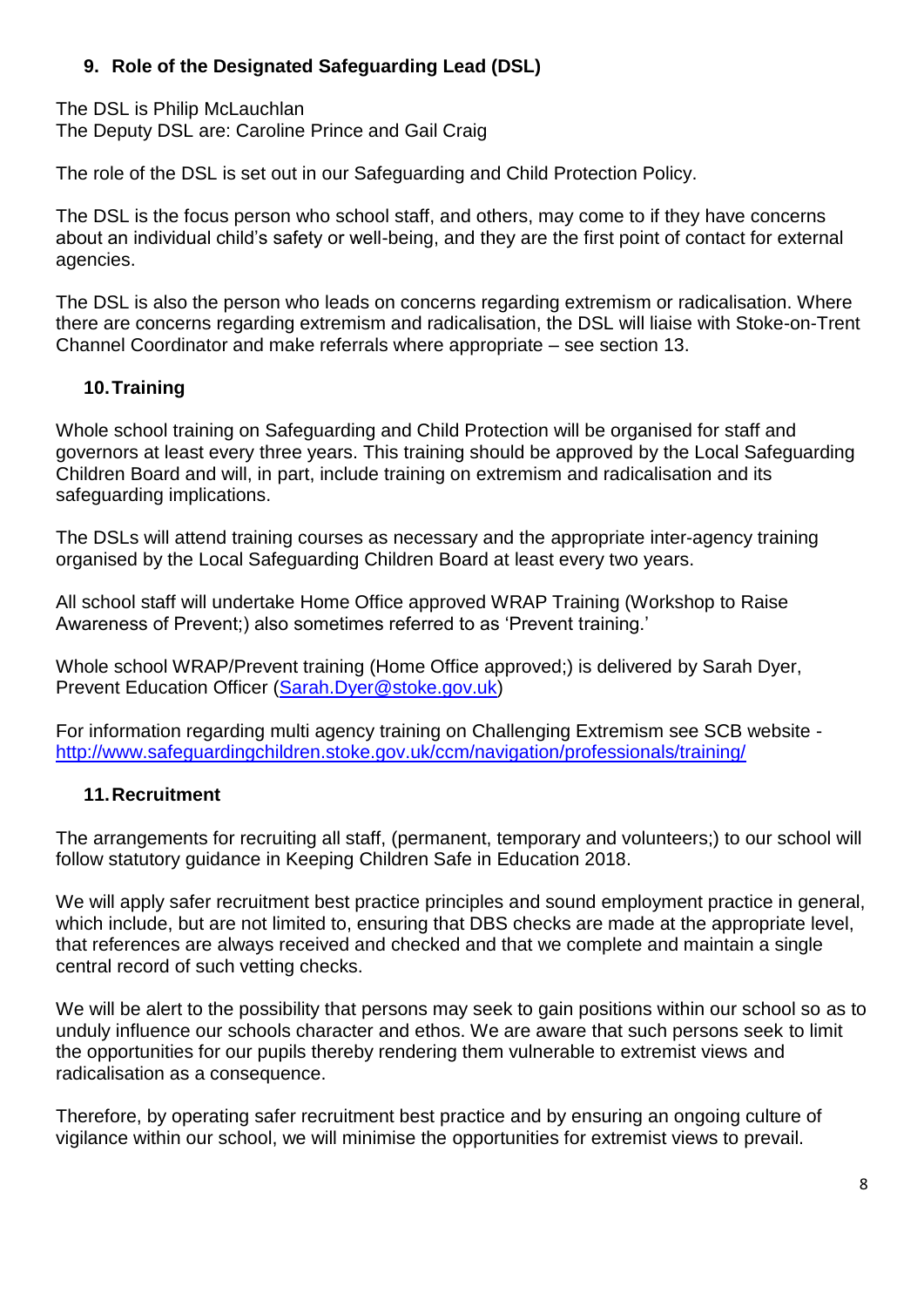### **12.Role of Governing Body**

The Governing Body of our School will undertake appropriate training to ensure that they are clear about their role and the parameters of their responsibilities as Governors, including their statutory safeguarding duties.

The Governing Body of our school will support the ethos and values of our school and will support the school in tackling extremism and radicalisation. [www.gov.uk/government/publications/birmingham-schools-education-commissioners-report](http://www.gov.uk/government/publications/birmingham-schools-education-commissioners-report)

In line with Recommendation 13 of Peter Clarke's report details of our Governing Body will be published on our school website to promote transparency.

In line with the provisions set out in the DfE guidance 'Keeping Children Safe in Education 2018' the governing body will challenge the school's senior management team on the delivery of this policy and monitor its effectiveness.

Governors will review this policy annually and may amend and adopt it outside of this timeframe in accordance with any new legislation or guidance or in response to any quality assurance recommendations pertaining to the delivery of this policy and the overall safeguarding arrangements made.

## **13.Stoke-on-Trent PREVENT Programme**

The Prevent Programme is Stoke-on-Trent's response to the Government's [national counter](https://www.gov.uk/government/publications/prevent-strategy-2011)[terrorism strategy,](https://www.gov.uk/government/publications/prevent-strategy-2011) which aims to stop people being drawn into or supporting terrorism. The national strategy focuses on three key areas which are:-

- respond to the ideological challenge of terrorism and the threat from those who promote it
- prevent people from being drawn into terrorism and ensure that they are given appropriate advice and support
- work with sectors and institutions where there are risks of radicalisation that we need to address

The Government has defined Extremism in the Prevent Strategy as the "Vocal or active opposition to fundamental British values, including democracy, the rule of law, individual liberty and mutual respect and tolerance of different faiths and beliefs." They also include in their definition of extremism calls for the death of members of our armed forces, whether in this country or overseas.

Stoke-on-Trent's Prevent Programme is designed to:-

- divert vulnerable individuals away from the radicalisation process and ensure that they are given the appropriate advice and support through local safeguarding structures
- deter extremist groups from creating disharmony, division and spreading hate
- keep the majority safe from the few who seek to harm others
- ensure that sectors and institutions develop an appropriate response to tackle extremism
- ensure that media and wider public recognise that the illegal or extreme actions of a few individuals from a particular background do not reflect the values and views of others with the same background, faith or belief
- ensure that the reputation of the city and its residents is maintained and enhanced.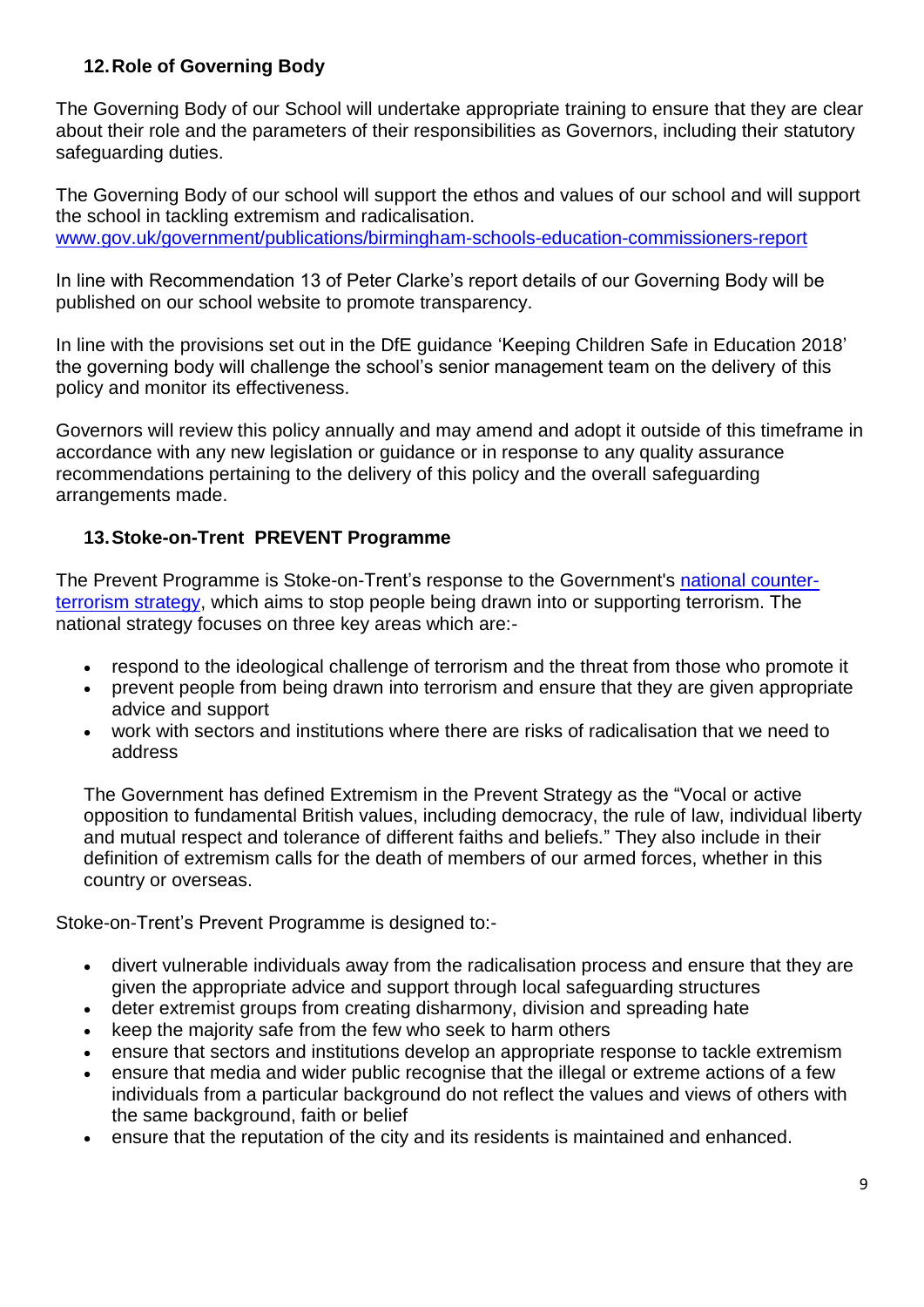For further information about Stoke-On-Trent's Prevent Programme please contact Shahzad Tahir, Community Cohesion Manager, Stoke-On-Trent City Council on 01782 238771.

## **14.Channel Panel**

Stoke-on Trent has a multi-agency group – the Channel Panel, to provide support to people at risk of being radicalised, recognising that the radicalisation of vulnerable children and adults is a safeguarding issue. The Channel Panel is chaired by a senior Safeguarding Manager from Stokeon-Trent City Council.

The objectives of the Channel Panel are to:-

- identify individuals at risk of being drawn into violent extremism
- assess the nature and extent of that risk
- develop the most appropriate support for the individuals concerned.

#### **It is important to trust your professional judgement – if you are concerned that someone is at risk of getting involved in extremism, you should discuss this with your DSL without delay.**

The DSL will liaise with Staffordshire Police Prevent Team to discuss and make a referral if necessary.

When a referral is received, the Prevent team will, in partnership with other safeguarding professionals, investigate further to assess the nature and extent of the risk and develop the most appropriate support package for the individual concerned.

#### **Staffordshire Police Prevent Team can be contacted on:-**

Tel: 01785 232054 E-mail: [prevent@staffordshire.pnn.police.uk](mailto:prevent@staffordshire.pnn.police.uk)

#### **15.Reporting online material promoting terrorism or extremism**

The internet is used by some people to promote terrorism and extremism. *Werrington Primary School* is committed to ensuring that students are not be able to access extremist ideas or materials online in school. We will challenge and report any terrorist and extremist content found online, which is offensive or illegal.

As private citizens, members of staff can also report such material, anonymously if necessary, by clicking on the button below:-



j Examples include material such as:-

- articles, images, speeches or videos that promote terrorism or encourage violence
- content encouraging people to commit acts of terrorism
- websites made by terrorist or extremist organisations
- videos of terrorist attacks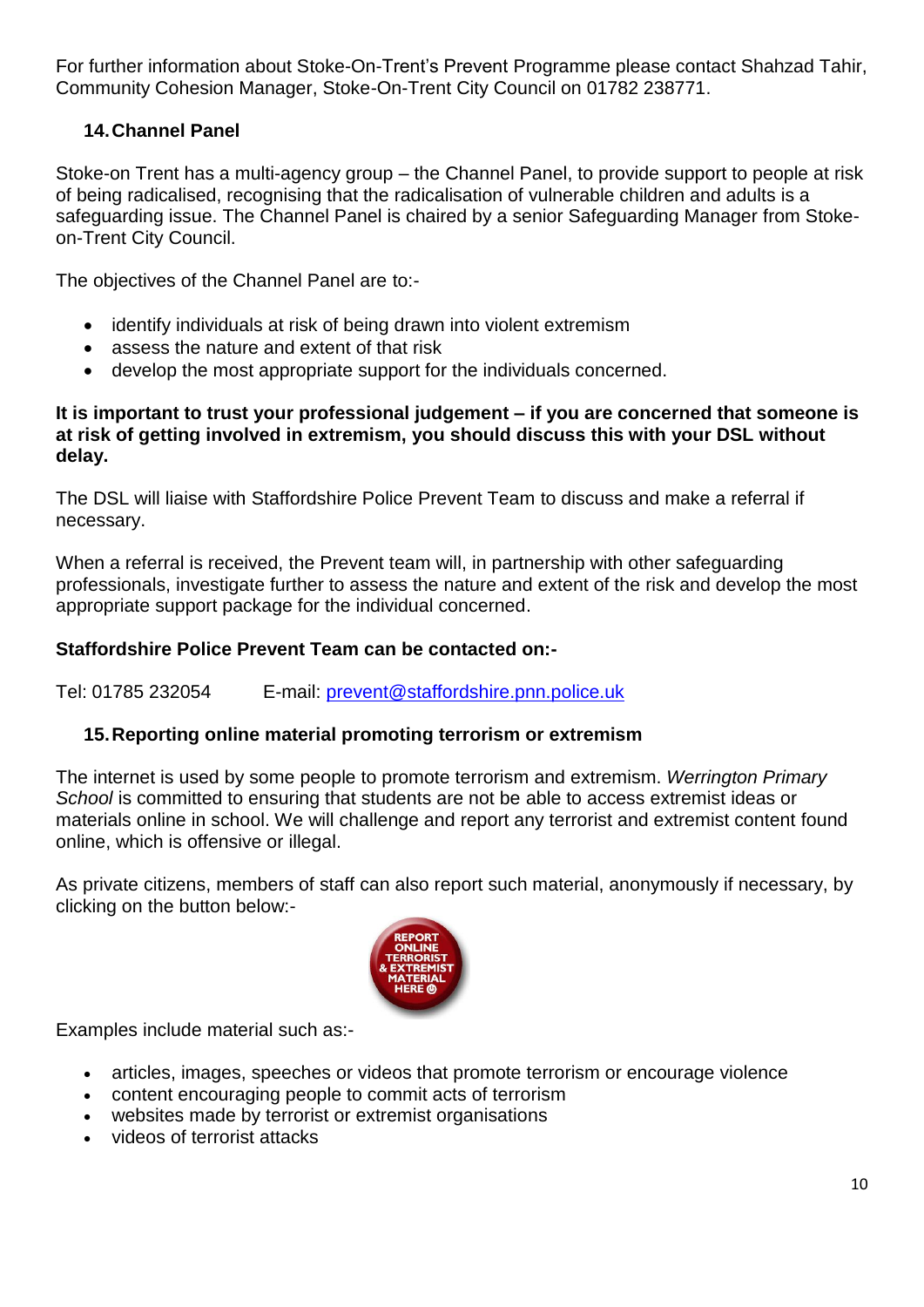The national Counter Terrorism Internet Referral Unit (CTIRU), which investigates the material, will try to secure the removal of the material as quickly as possible.

#### **16.Department for Education – Preventing extremism in schools and children's services**

The DFE have set up a helpline that schools and other organisations working with children can contact if they have concerns about radicalisation:

Tel: 020 7340 7264 E-mail: [counter.extremism@education.gov.uk](mailto:counter.extremism@education.gov.uk)

If you are concerned about extremism in a school or another organisation that works with children, or if you think a child might be at risk of extremism, contact their helpline.

Open Monday to Friday from 9am to 6pm (excluding bank holidays).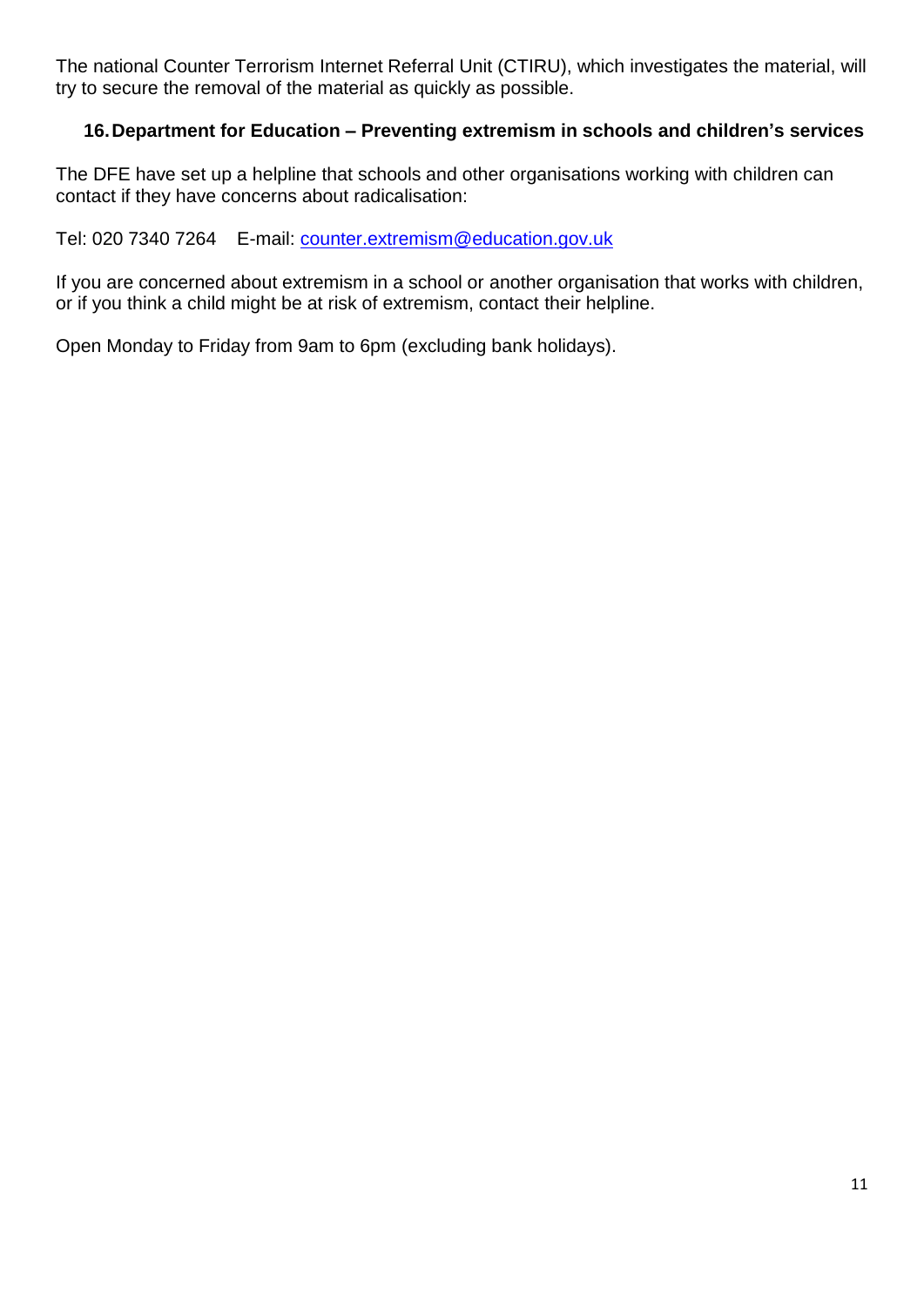# **Appendix 1 - Prevent Resources, Support and Guidance for Education Settings**

|                | <b>National Online Resources</b>                                        |                                                                                                                                                              |                                                                                                                                                                             |  |
|----------------|-------------------------------------------------------------------------|--------------------------------------------------------------------------------------------------------------------------------------------------------------|-----------------------------------------------------------------------------------------------------------------------------------------------------------------------------|--|
| No.            | <b>Product</b>                                                          | <b>Details</b>                                                                                                                                               | <b>Link/Contact</b>                                                                                                                                                         |  |
| 1              | Educate<br><b>Against Hate</b>                                          | A website jointly developed by<br>the Home Office and Department<br>for Education which contains<br>details of resources that schools<br>may use             | http://educateagainsthate.com/                                                                                                                                              |  |
| $\overline{2}$ | <b>Miriams Vision</b>                                                   | Materials produced by Miriam<br>Hyman Trust as a result of 7/7.                                                                                              | www.miriamsvision.org                                                                                                                                                       |  |
| $\overline{4}$ | <b>Hammersmith</b><br>and Fulham<br>Prevent<br><b>Resources</b><br>Pack | Lesson materials produced by<br>H&F LA covering digital<br>awareness, conspiracy theories<br>and extremism.                                                  | https://www.lbhf.gov.uk/children-and-<br>young-people/schools-and-<br>colleges/school-staff-zone/prevent-<br>and-schools/prevent-and-schools-<br>resources-and-lesson-plans |  |
| 5              | Prevent<br><b>Tragedies</b>                                             | A UK Police and partners<br>initiative to help prevent people<br>getting drawn into violent<br>extremism and terrorism                                       | http://www.preventtragedies.co.uk/                                                                                                                                          |  |
|                | Anne Frank<br><b>Trust</b>                                              | To use Anne Franks life to<br>empower young people with the<br>knowledge, skills and confidence<br>to challenge all forms of prejudice<br>and discrimination | http://www.annefrank.org.uk/                                                                                                                                                |  |
| 5              | Getting on<br>Together                                                  | A suite of curriculum material<br>covering modules on extremism,<br>open debate and critical thinking.                                                       | http://www.got.uk.net/                                                                                                                                                      |  |
|                |                                                                         | <b>Stoke-on-Trent Safeguarding Children Board Online Information</b>                                                                                         |                                                                                                                                                                             |  |
| 6              | Stoke-on-<br>Trent<br>Children<br>Safeguarding<br><b>Board</b>          | the Safeguarding Children Board<br>(SCB) website                                                                                                             | The schools/education section of http://www.safeguardingchildren.stoke<br>.gov.uk/ccm/content/safeguarding-<br>children/education/education.en                              |  |
| 7              | Stoke-on-<br>Trent<br>Children<br>Safeguarding<br><b>Board</b>          | The professionals section of the<br><b>Safeguarding Children Board</b><br>website page for Extremism,<br><b>Radicalisation and Prevent</b>                   | http://www.safeguardingchildren.stoke<br>.gov.uk/ccm/content/safeguarding-<br>children/professionals-<br>folder/procedure-<br>manuals/extremism.en                          |  |
| 8              | Stoke-on-<br>Trent<br>Children<br>Safeguarding                          | Safeguarding People who are<br>vulnerable to being drawn into<br>Violent Extremism and/or<br>Terrorism in Staffordshire and                                  | http://webapps.stoke.gov.uk/uploadedf<br>iles/D19_Joint_Prevent_Channel_Gui<br>dance_v10_Final.pdf                                                                          |  |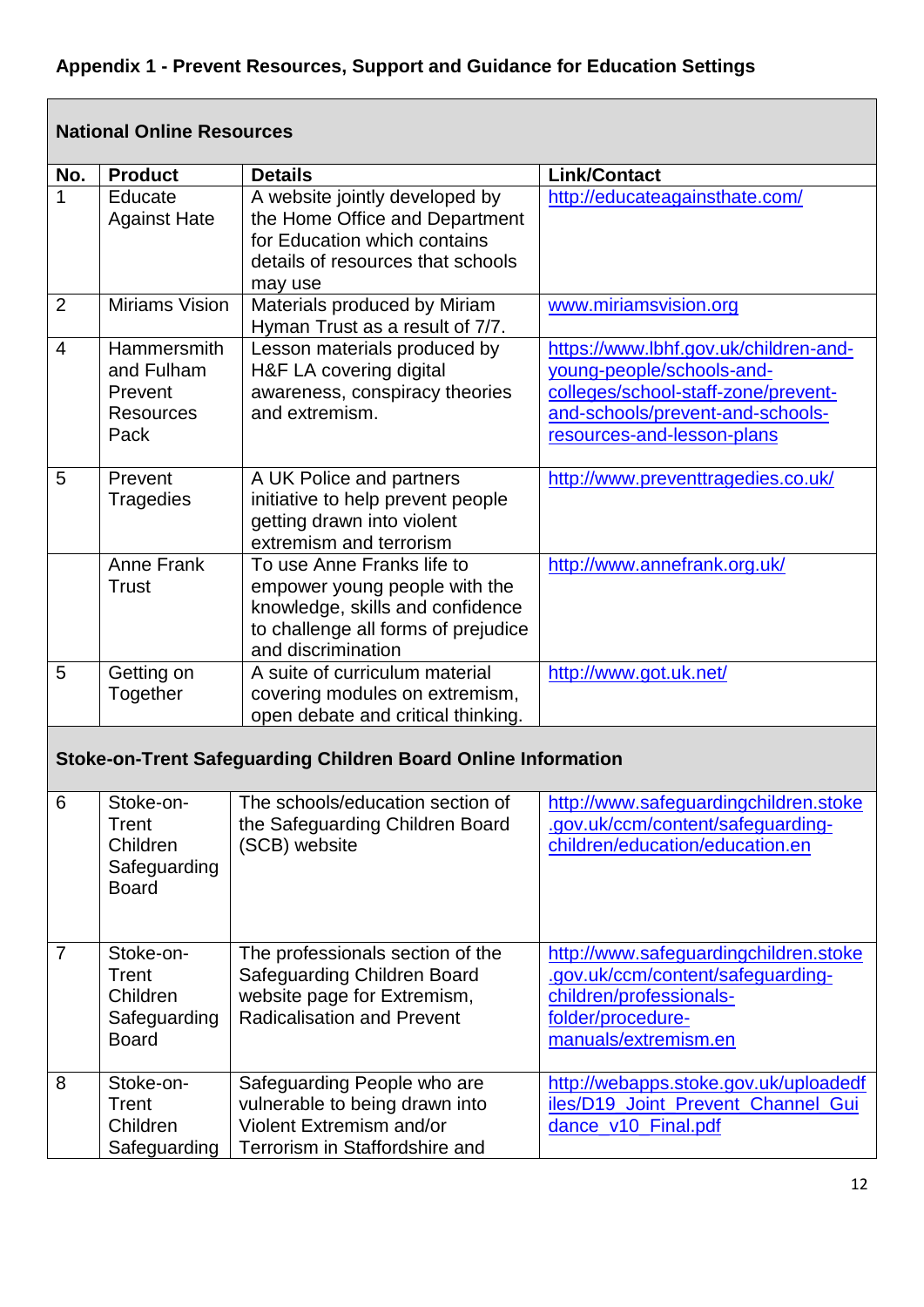| <b>Board</b> | Stoke on Trent              |                                       |
|--------------|-----------------------------|---------------------------------------|
| $S$ - $O$ -T | Stoke on Trent Chanel Panel | http://webapps.stoke.gov.uk/uploadedf |
| Children     | <b>Operating Principles</b> | iles/SOTCC_Channel_operating_princ    |
| Safeguarding |                             | iples.pdf                             |
| <b>Board</b> |                             |                                       |

**Local Resources**

| 9  | Community<br>Cohesion<br>Team |    | a. Sessions on cohesion,<br>extremism and hate crime<br>delivered to pupils<br>b. Assist schools in building<br>links with local communities<br>and faith institutions<br>c. Deliver Faith workshops to<br>pupils<br>d. One to one & group support<br>to assist schools in<br>addressing tension in the<br>school environment<br>e. Provide support to schools<br>on cultural awareness<br>f. Prevent & Cohesion<br>awareness sessions for staff<br>and governors.                                                                                                                                                                                                                                 | <b>Iftikhar Ahmed</b><br>iftikhar.ahmed@stoke.gov.uk |
|----|-------------------------------|----|----------------------------------------------------------------------------------------------------------------------------------------------------------------------------------------------------------------------------------------------------------------------------------------------------------------------------------------------------------------------------------------------------------------------------------------------------------------------------------------------------------------------------------------------------------------------------------------------------------------------------------------------------------------------------------------------------|------------------------------------------------------|
| 10 | Prevent                       | f. | a. Raise awareness of the<br><b>Prevent Duty in Education</b><br>and conduct training e.g.<br><b>WRAP</b> (Workshop to Raise)<br><b>Awareness of Prevent)</b><br>Home Office approved<br>b. Provide targeted support to<br>education settings around<br>Prevent related concerns<br>c. Provide Prevent policy<br>advice/guidance to<br>members of the Senior<br>Leadership Team<br>d. Understand local<br>vulnerabilities<br>e. Engage with unregulated<br>settings<br>Conduct quality assurance<br>on external projects<br>g. Assist curriculum leads with<br>resources which foster<br>resilience to extremism<br>h. Facilitate student Prevent-<br>related workshops<br>Act as the link between | Sarah Dyer<br>Sarah.Dyer@stoke.gov.uk                |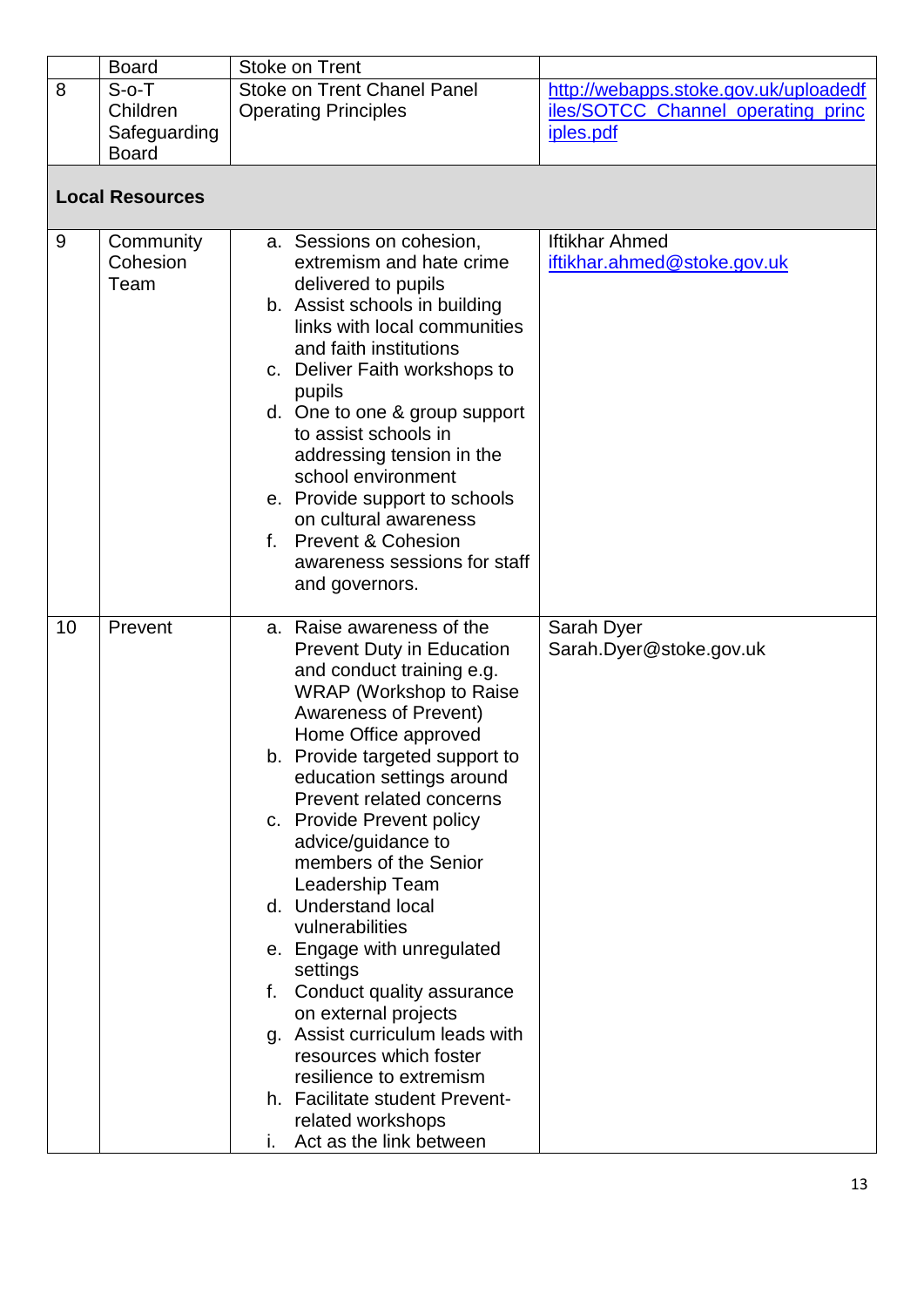|    |                         | Channel referrals and<br>schools.                              |                                     |
|----|-------------------------|----------------------------------------------------------------|-------------------------------------|
| 11 | Channel                 | Information, advice and support                                | <b>Shahzad Tahir</b>                |
|    | Panel                   | about the Channel Panel                                        | shahzad.tahir@stoke.gov.uk          |
| 12 | Prevent                 | Information about local Prevent                                | Sarah Dyer                          |
|    |                         | activities and to access the support                           | Sarah.Dyer@stoke.gov.uk             |
|    |                         | of the Prevent Education Officer                               |                                     |
|    |                         |                                                                |                                     |
| 13 | Staffordshire<br>Police | Information about Prevent and to<br>make a referral if you are | prevent@staffordshire.pnn.police.uk |
|    | Prevent                 | concerned that an individual is                                |                                     |
|    |                         | being radicalised                                              |                                     |
|    |                         |                                                                |                                     |

## **National Guidance**

| <b>Channel Duty Guidance - Home</b><br>14<br>Office | https://www.gov.uk/government/uploads/system/uploa<br>ds/attachment_data/file/118187/vul-assessment.pdf |
|-----------------------------------------------------|---------------------------------------------------------------------------------------------------------|
|-----------------------------------------------------|---------------------------------------------------------------------------------------------------------|

| 15 | Channel Duty Guidance - Home<br>Office                                    | https://www.gov.uk/government/uploads/system/uploa<br>ds/attachment_data/file/118187/vul-assessment.pdf                                                                             |
|----|---------------------------------------------------------------------------|-------------------------------------------------------------------------------------------------------------------------------------------------------------------------------------|
| 16 | Prevent Duty Guidance for England<br>and Wales                            | https://www.gov.uk/government/publications/prevent-<br>duty-guidance                                                                                                                |
| 17 | Protecting children from<br>radicalisation: the prevent duty              | https://www.gov.uk/government/publications/protecting<br>-children-from-radicalisation-the-prevent-duty                                                                             |
| 18 | The use of social media for online<br>radicalisation                      | https://www.gov.uk/government/uploads/system/uploa<br>ds/attachment_data/file/440450/How_social_media_is<br>used to encourage travel to Syria and Iraq.pdf                          |
| 19 | <b>Promoting Fundamental British</b><br>Values as part of SMSC - Nov 2014 | https://www.gov.uk/government/uploads/system/uploa<br>ds/attachment_data/file/380595/SMSC_Guidance_Mai<br>ntained_Schools.pdf                                                       |
| 20 | <b>Schools Inspection Handbook-</b><br><b>Ofsted</b>                      | https://www.gov.uk/government/publications/school-<br>inspection-handbook-from-september-2015                                                                                       |
| 21 | Keeping Children Safe in Education,<br>DfE - September 2018               | https://assets.publishing.service.gov.uk/government/u<br>ploads/system/uploads/attachment_data/file/741314/K<br>eeping_Children_Safe_in_Education_3_September_<br>2018_14.09.18.pdf |
| 22 | Governance Handbook, DfE                                                  | https://www.gov.uk/government/uploads/system/uploa<br>ds/attachment_data/file/582868/Governance_Handbo<br>ok_-_January_2017.pdf                                                     |
| 23 | <b>Headteacher's Standards</b>                                            | https://www.gov.uk/government/publications/national-<br>standards-of-excellence-for-headteachers                                                                                    |